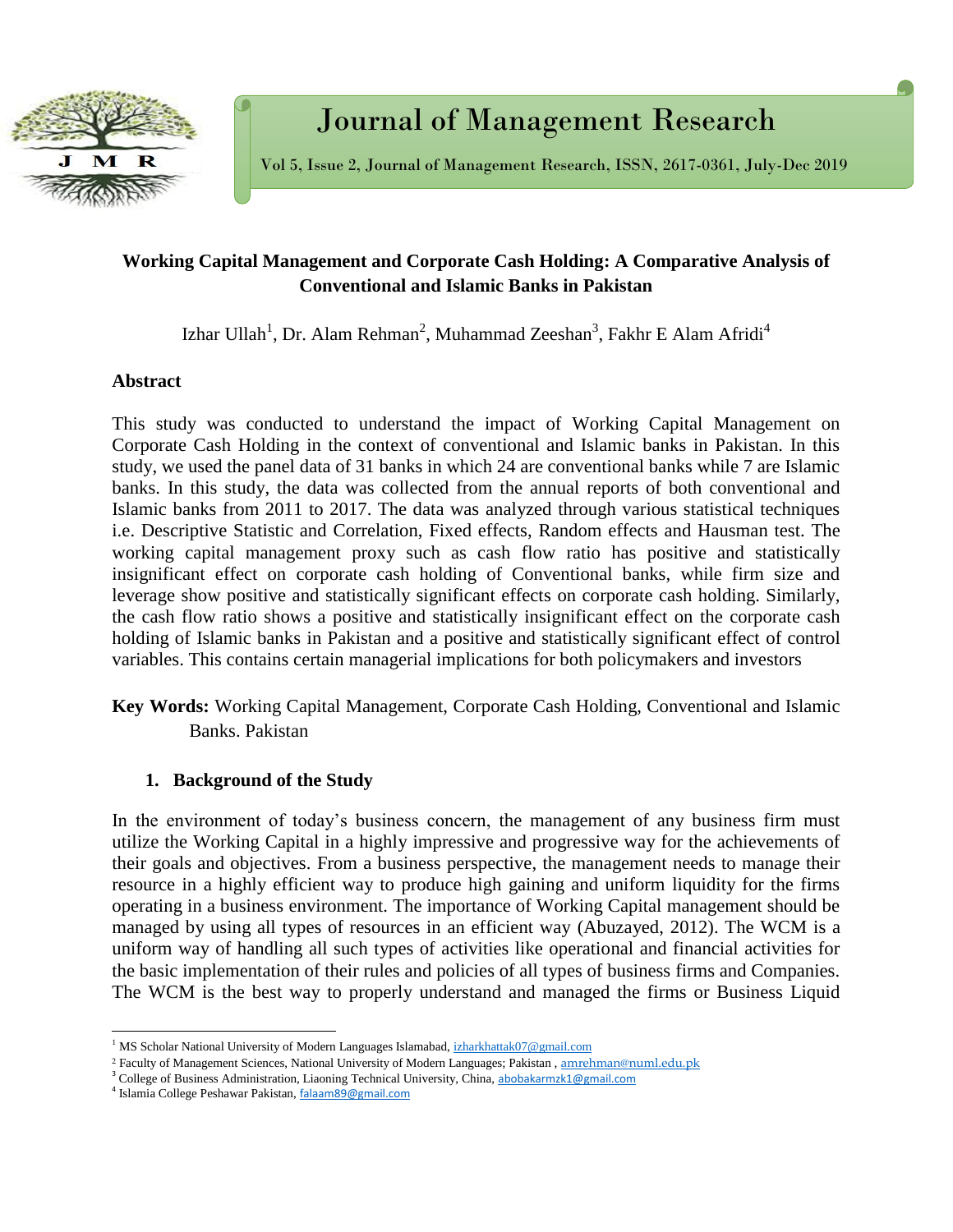# Vol 5, Issue 2, Journal of Management Research, ISSN, 2617-0361, July-Dec 2019

Assets and Liquid liabilities (Appuhami, 2008) The Working Capital is about the distinction between the company's Short expressions resources and transient liabilities. Working Capital administration is a business system structured to anticipate and break down that the organization or firms work smoothly and compellingly by appropriately observing and using the accessible transient resources and momentary liabilities to the most ideal results. Working Capital is a significant piece of any organization or business essentially made out of the company's Liquid Assets short company's Liquid liabilities. The Working Capital is the most important part of WCM (Nazir & Afza, 2009). The management of Firms or companies may focus precisely on the utilization of Working Capital to the best possible outcomes. Money holding might be characterized as Cash close by finished or in a bank that can be effectively accessible to buy resources, items, and to disseminate among the financial specialists (Woodford, 2000).

According to Brigham and Houston (2003) that the benefit and liquidity of any business may rely on how the Working Capital as customized and oversaw. So, it is significant to explore the acts of Working Capital uniquely in banking divisions in Pakistan. In a highly competent perspective view, WCM is the most important and necessary part of Working Capital management in the way of process in which the managing of the short-term assets and short-term commitment is very important and necessary to accommodate more bitterly for the management in all type of business firms. Which will reflect more responsibilities for the management to arrange the Working Capital to the best and at least possible outcomes and cost and also to accommodate the capital more efficiently at low possible cost margin (Buck, Gordon, Hall, Harloe, & Kleinman, 2013).

The word Working Capital can be defining as the entire business firm which performed investment in Liquid Assets. The Working Capital administration is about the endeavors of the administration towards the most dynamic use of the company's Liquid Assets and Liquid liabilities. The Working Capital is about the distinction between transient resource and Liquid liabilities. In another way, the Working Capital management also reflects that that firm must have sufficient profitability and liquidity to fulfill and satisfy the current expenses and Liquid liabilities. WCM reflects all the business strategies of any business firm Levy and Sarnat (1994) which can clearly explain the best and efficient utilization of both Liquid Assets as well as Liquid liabilities. The main and basic objective of Working Capital management is that the company should have a sufficient amount of cash to manage its current occurring cost and also able to pay its short-term debts. The Working Capital of any firm reflects the sum of total Liquid Assets minus the sum of total Liquid liabilities (Smith, 1997). The Liquid Assets composed of such things that can be easily transferred into cash within a year, which can be concluded as the company's most highly liquid assets. The Liquid Assets mainly comprised of cash, accounts receivable, inventory, and short-term investments. The management of the company needs to ensure to maintain sufficient cash flow by properly monitoring the company's Liquid Assets and liabilities for a better understanding of the working capital (Nwankwo & Osho, 2010).

The process of WCM is mainly composed of three tracking ratios which are inventory ratio, Net WC ratio, and also the Net CR ratio. With the help of these above three ratios, it will be quite helpful for the management to manage the Working Capital in a highly efficient way. These ratios can be used to demonstrate the actual analyses of Working Capital management to best possible outcomes by ensuring that the firms have sufficient Liquid Assets over excess of Liquid liabilities (Akoto, Awunyo-Vitor, & Angmor, 2013). The firms or company will be in a better position if they have sufficient Liquid Assets to pay for their Liquid liabilities which will indicate that the firms or company has a strong financial position. Those firms or company which has a huge amount of Liquid Assets over Liquid liabilities will be quite able to perform their business activities in a highly accurate and efficient way and also have no threat towards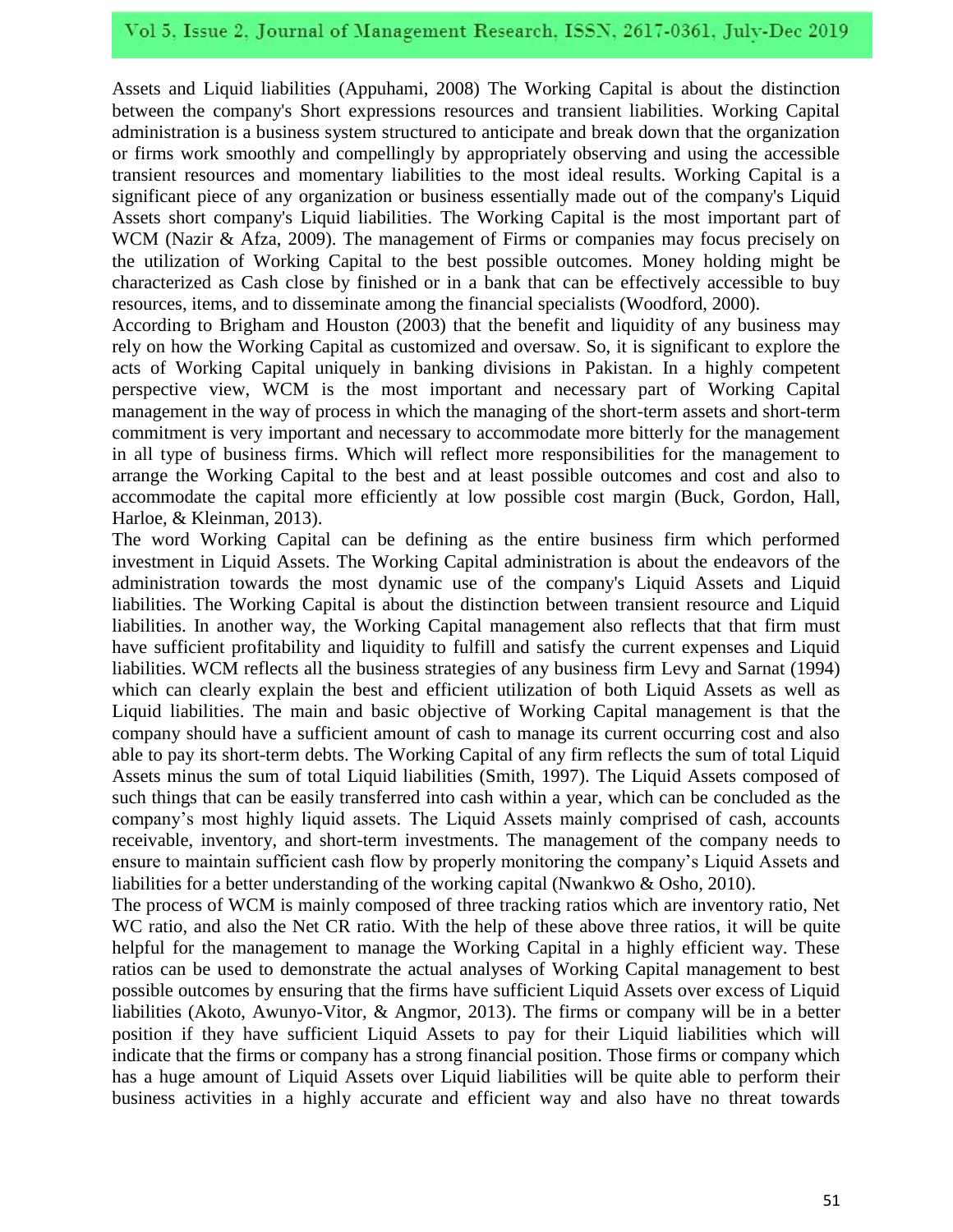business loss and collapsing. Liquid liabilities are mainly composed of short period operational expenses and short –term accounts payable which are due on the firm to pay within a year (Muhammad, Jan, & Ullah, 2012). The following are some components of all assets and all liabilities which form the structure of Working capital. The Assets of the firms are the Debtors, Liquid Assets, Cash and Bank Balance, Accounts Rec, etc, are the parts of All Firms Assets. All liabilities of the business may have concerned with Liquid liabilities, Creditors, Accounts Payable, unpaid Expenses, and Bank pay overdraft, etc. The income of business may be including working capital, Accrued Income, Short-term Loans, Proposed Dividends and also Inventories turnover, Work-in-progress, Finished Goods are such parts of working capital structure (Ajibolade & Sankay, 2013).

If Liquid Assets and liabilities play the role of eclectic current in a business, then Working Capital has the role of the heart in it. Working Capital funds are created and use in the business. Firms will become bankrupt if they do not use it. It plays the role of lifeblood for all types of firms or companies. For this purpose, the Working Capital which enables the company to earn their money in cash by disposing of their shares in a market and also their borrowings and gains from operations. Cash or money in hand is the only way to directly purchase long term assets, raw materials, and also utilized to pay accounts payables (Sagan, 1955). Raw material contains direct, indirect and Factory overhead expenses are also paid through cash, which results in producing finish goods available for sale (Cavinato, 1992). The key purpose of WCM for every business is to develop high operational efficiency with the help of which the management quiet be able to perform the daily operational activities in a smooth way through which the company earning and profitability can be improved.

Understanding the effect of working capital management on corporate CH of financial firms in Pakistan Mun and Jang (2015) especially banks is a debatable concern for the researcher in general and finding the difference for the said relationship in conventional and Islamic banks in particular. Therefore, this study investigates the relationship to answer both concerns. Nowadays the banking sectors in Pakistan quite smoothly effective and progressive in the stability and growth of the economy of the country, banking sectors are playing a very important role to circulate and accommodate the circular debts of the economy of the country to overcome on the poverty level and also to accelerate the economic growth for the country. So, this research will explain the basic concepts about the Working Capital of the firms to better understand the CH prospective to develop high efficiency in a firm's profitability and liquidity especially the banking sectors of Pakistan. The banking sectors are playing a very vital role in the economic and also social stability of any country which give great support to the economy in certain situation like financial distress, financial losses and also financial resources allocations by diving a high credits margins to the country in the form loans, scholarships, and credits in different scenarios of the system of the economy (Santiso, 2001).

Guthmann (1934) has described that Working Capital is composed of a firm's short-term assets through which long-term funds are financed by the firms. When a business firm has greater Liquid Assets as compared to short term liabilities will be referred to as 'Networking capital'. The Net Working Capital is a concept in which we define that the firms Liquid Assets have been excess over the Liquid liabilities which are paid. Every concept of Working Capital has its importance according to their points of interest (Nwankwo & Osho, 2010). In Gross concept it has been measured about the purpose of size and extent to which Liquid Assets are being used, then this concept will be fruitful. While in the Net concept an undertaking of evaluating the liquidity position of firms is taken through which it becomes feasible and preferable for the firms. So, to understand the Working Capital more concisely and better than it is also necessary to keep in mind the meaning of Liquid Assets and Liquid liabilities in a better way (Brigham &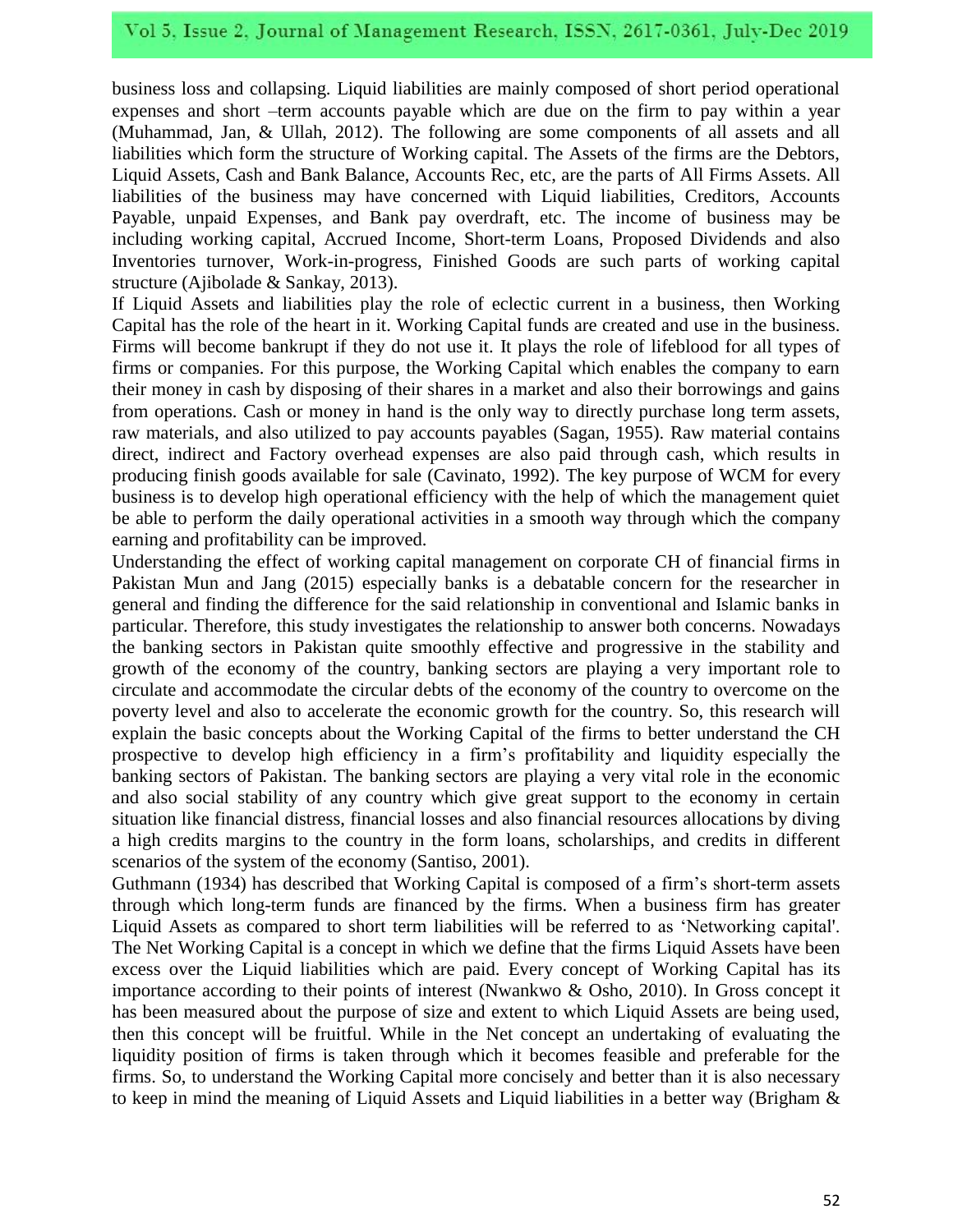Houston, 2003). This is a novel study because of many reasons, firstly in the context of Pakistan, there is no study exist to enhance the association between working capital management and corporate cash holding, of conventional and Islamic bank. 2ndly this research covers the period from 2011-2017. Third, this research underwrites to the body of literature in such a way as earlier no study has been conducting and explained.

#### **2. Literature Review**

A lot of studies have been carried out by the researcher about WCM and CH from various perspectives in a different environment. These researchers have used different types of work taken to predict that how WCM impact on the corporate CH by predicting various variables which greatly defines the study of the research thesis. Many researchers also tried in order to analyzed that what type of relation exist between WCM and corporate CH of various financial firms. Working Capital in a highly efficient way (Raheman & Nasr, 2007). It will be finally deserving to established a uniform relationship between the Working capital concepts and components and the Conceptual theories. In Proper managing of the Liquid Assets of any business in WCM concepts, These concepts of WCM will also explore more specifically to predict and monitor the effect of WCM techniques on firm CH by studying overall structures of business firms adopted by the top management to get best possible incomes and results of business firms especially banks regarding their performance according to CH scenarios, in which the comparisons be made amongst the banks included conventional and Islamic banks in Pakistan. According to Autukaite and Molay (2011) have predicted about the reliability of WCM theories and scenarios through which it can be possible to identify main components of working capital, can be taken as an all the essential concepts for the management to properly managed the account receivable, managing of inventory systems and also payout ratios with the help of which management can get the most possible and respective proxies about the average periods of A/R, mutation ratios of inventory and also the payment average period ratio. Eljelly (2004) documented that reasonable position of liquidity management contains planning and controlling Liquid Assets and a similar nature of liabilities in such manner that kill the danger of indebtedness to satisfy their everyday needs. The situation to gauge the relationship between these two components are performed by budgetary instruments for example current proportion and money hole by means of CCC with the assistance of business entity in realm of Saudi Arabia while utilizing factual apparatuses connection and relapse examination. Likewise, Beaumont and Begemann (1997) contend that the benefit and liquidity of any business may relies on the manner by which the Working Capital as customized and oversaw. Along these lines, it is significant so as to explore the acts of Working Capital uncommonly in banking segments in Pakistan. The primary and fundamental objective of Working Capital organization is that the organization ought to have an adequate measure of money so as to deal with its current happening cost and furthermore ready to pay their momentary obligations (DeAngelo, DeAngelo, & Wruck, 2002). Saravanan, Mathimani, Deviram, Rajendran, and Pugazhendhi (2018) investigated about the taking of load of what has been concentrated on WCM up until now and the components which are bound to that be affected by poor Working Capital Management. Van Horn, Gentry, and Faaborg (1995) asserted that "WCM is very essential in order to identify the effect of corporate CH of a firm. He investigated the relationship of the various dimensions of WCM and corporate CH and suggest that each component of WCM can contribute positively in the firm's capital adequacy and profitability. In the previous studies the Venkatachalam (2017) also investigated that working capital playing a very vital role for maintaining the smooth functioning of any kinds of business i.e. whole sale business or retail business or any other large business organization. Singh and Kumar (2014) argued that WCM is a great platform for each any every type of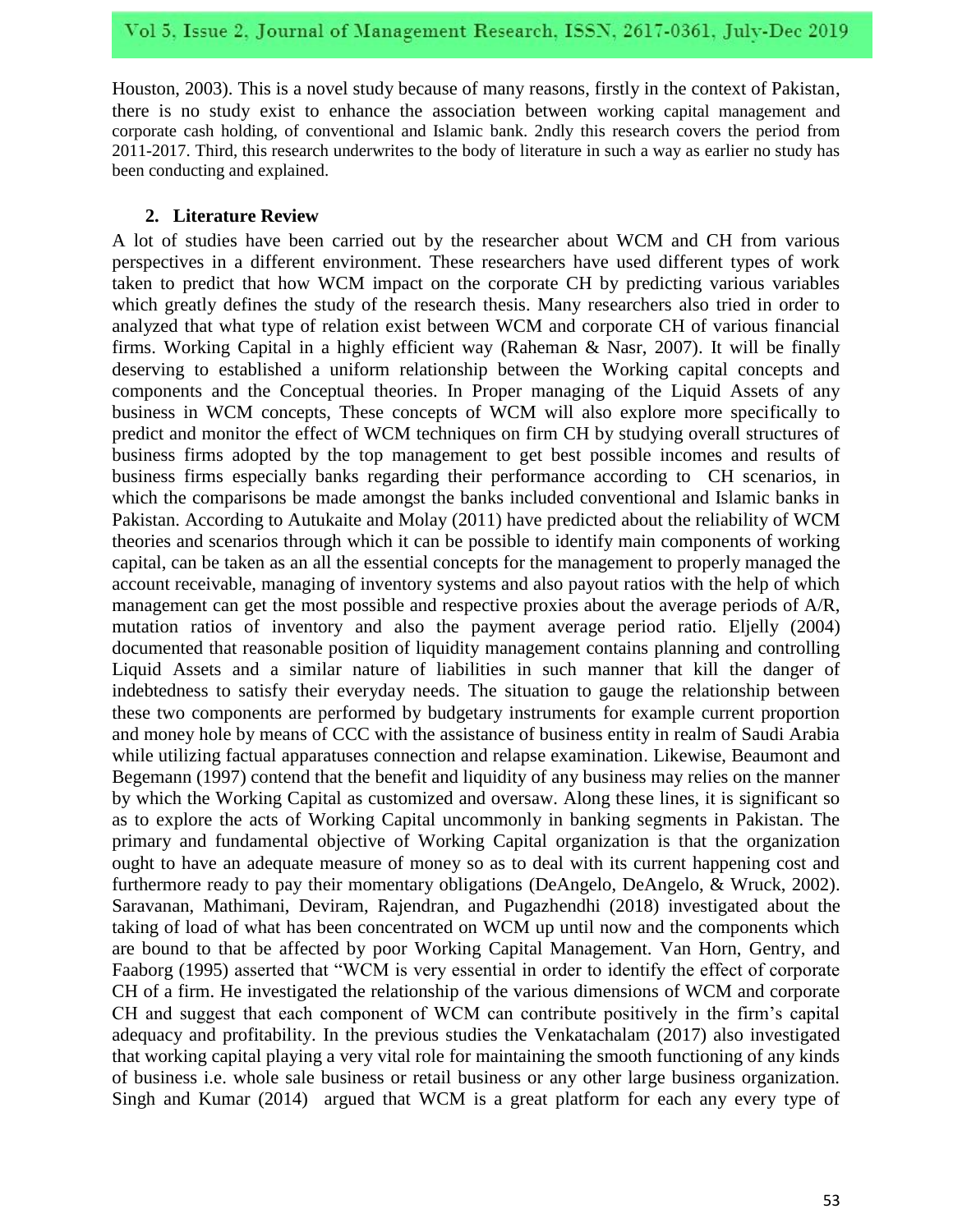business portfolio and also for better financial position and health of the business.

Afza and Adnan (2007) also confined that the decision of WCM are considered one of the most crucial decision for any kinds of business organization either they are large or small in size they have needs to maintain adequate amount of Working Capital to run the business smoothly without any interruption. Kargar and Blumenthal (1994) have explained that any firms that does not have efficient Working Capital management system may face consequences like bankruptcy, despite its positive profitability. A business may invest its funds in long-terms and short-terms funds. Long-term investment may be called as 'fixed investment.' Its main part is usually in fixed assets. These assets are then use for profit generation during its useful life. Short-term investments are required for the operations of business in order to analyses the performance level of the firms. Gill and Shah (2012)defines and analyzed the firms or Institutes of the Indian era for the period of 2002- 2007.In this study the researcher has taken all the financial data of these firms listed in the Indian stock by taking the data from their financial reports for the period of 2002 to 2007. The study also learns out about the WCM and gaining ratios of these banks. The study suggests that a firms or business having a uniform way of cash handlings processes will greatly be able to allocates their business objectives and also will be able to get high marks of Profitability indexes through gaining high potential of management goals (Cooper, Edgett, & Kleinschmidt, 1997).

Aminu (2015) predicts about the reliability of WCM theories and scenarios through which it can be possible to identify main components of working capital, can be taken as all the essential concepts for the management to properly managed the account receivable , managing of inventory systems and also payout ratios with the help of which management can get the most possible and respective proxies about the average periods of A/R, mutation ratios of inventory and also the payment average period ratio. Godswill, Ailemen, Osabohien, Chisom, and Pascal (2018) studied about the banking sectors of Nigeria in which they have given a great importance to WCM which is declared is a germane for the banks in order to get success in the field of business. In a moment when the oil prices have been declined globally then these banks have gets certain forward steps like non-performing loans, demolishing of the Quality of banks products/ asset, laying off of staff amongst others.

(Farokhzad et al., 2004; SAQIB, SARWAR, & MALIK, 2017) examined the relationships of the various dimensions of working capital management and cash holding. (Fox et al., 2009; Persakis & Iatridis, 2015; Yunos, Ghapar, Ahmad, & Sungip, 2018),also examined the various impacts of WCM in order to relates the CH with WCM by explaining various relations of the variables by taking various techniques and tools of regression and statistics in order to predict firms ability to gain high profitability and liquidity. He also worked out in order to know about what type of relation exist between WCM and CH of the firm by allocating various variables including dependent and independent variables. Syed Fairul Afis (2015) have also predicted about what kind of relationship exist between WCM and corporate cash holding in financial firms or business in all listed companies in Malaysian stock exchange. Vijitha and Nimalathasan (2014) also highlighted the importance of WCM and its relationship with the firm's corporate cash holding through which the firms can predict and defined the best possible outcomes and also to measure their performance level by taking different scenarios of their profitability ratios.

Afrifa and Padachi (2016) and Salia, Hussain, Tingbani, and Kolade (2017) assessed the effect of WCM on profitability among all financial institutions operating in the business circle by providing comprehensive support to the financial positions of the firms or companies listed. Jayarathnea (2014) and Chang, Benson, and Faff (2017) emphasizes that the effects showing by the WCM on firms cash handling situation will greatly roll out the gaining power of the firm's ability to maximize the earning power for the firms. (Abuzayed, 2012; Shin & Soenen, 1998) and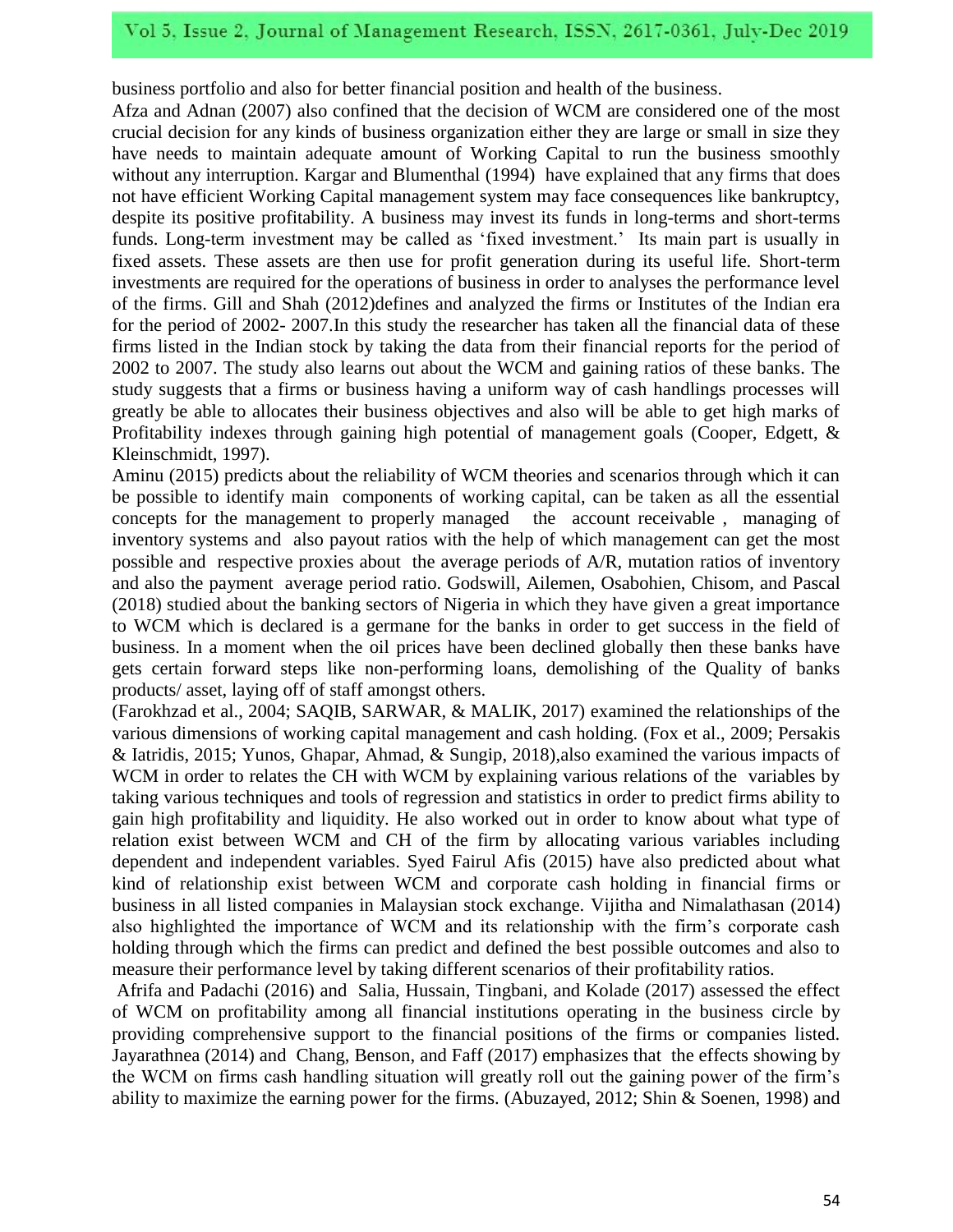Beaumont and Begemann (1997) undergoes in order to know about the main scenarios about the WCM and cash holding of any business firms. The study further examines that the WCM is very essential in order to identify the effect of corporate CH of a firm. He investigated the relationship of the various dimensions of WCM and corporate CH and suggests that each component of WCM can contribute positively in the firm's capital adequacy and profitability.

(Abuzayed, 2012; Usman, Kanwal, Bashir, & Mahmood, 2017) and Sadiq (2017) asserted that WCM is the most considerable measure in the firm financial performance perspective due to which for each firms or business the WCM is to be considered an important hurdle in order to overcome in a highly professional way. (Bates, Wiseman, & Hanrahan, 2006; Isyaku, Rust, Teeuw, & Whitworth, 2016) examine the exact proof on the effect of Working Capital Management, obligation and size on SMEs' presentation in Malaysia concentrating on the assembling area. A board information test of 40 recorded firms for the examination was gotten from the Companies' Commission of Malaysia (CCM) for the period from 2007 to 2015. The Generalized Least Square (GLS) was utilized for testing the theories of the examination. The relapse results show that records of sales period, stock holding period, obligation and size are essentially identified with execution, while creditor liabilities period and CCC are irrelevantly identified with execution. He likewise deciphered that Working capital has positive and huge effect on company's budgetary presentation (Bagh, Nazir, Khan, Khan, & Razzaq, 2016; Nyamao, Patrick, Martin, Odondo, & Simeyo, 2012). The researcher also added his view according to his findings where they concluded that maintenance of adequate amount of Working Capital is very much vital for corporations to meet his current obligations throughout the year.

## **3. Theoretical Framework and Hypothesis Development**

The Theoretical framework of the research study has been structured with the combination of Dependent variables;(Cash Holding), Independent variables; Cash Flow Ratio (CFR) and Control variables (Financial Leverages, (FL), Size of the Firm (FS).



H1: Cash Flow ratio has positive effect on Cash holding.

H2: Financial Leverage has positive effect on Cash holding.

H3: Firm Size has positive effect on Cash holding.

#### **4. Methodology**

#### **4.1 Research Design/ Data and variables**

This purpose of this study is to examine the nexus among working capital management, Corporate Cash Holding, of 24 conventional and 7 Islamic banks in Pakistan. We collect the data from Pakistan Stock Exchange (PSX) to find of the nexus of Conventional and Islamic Banks in this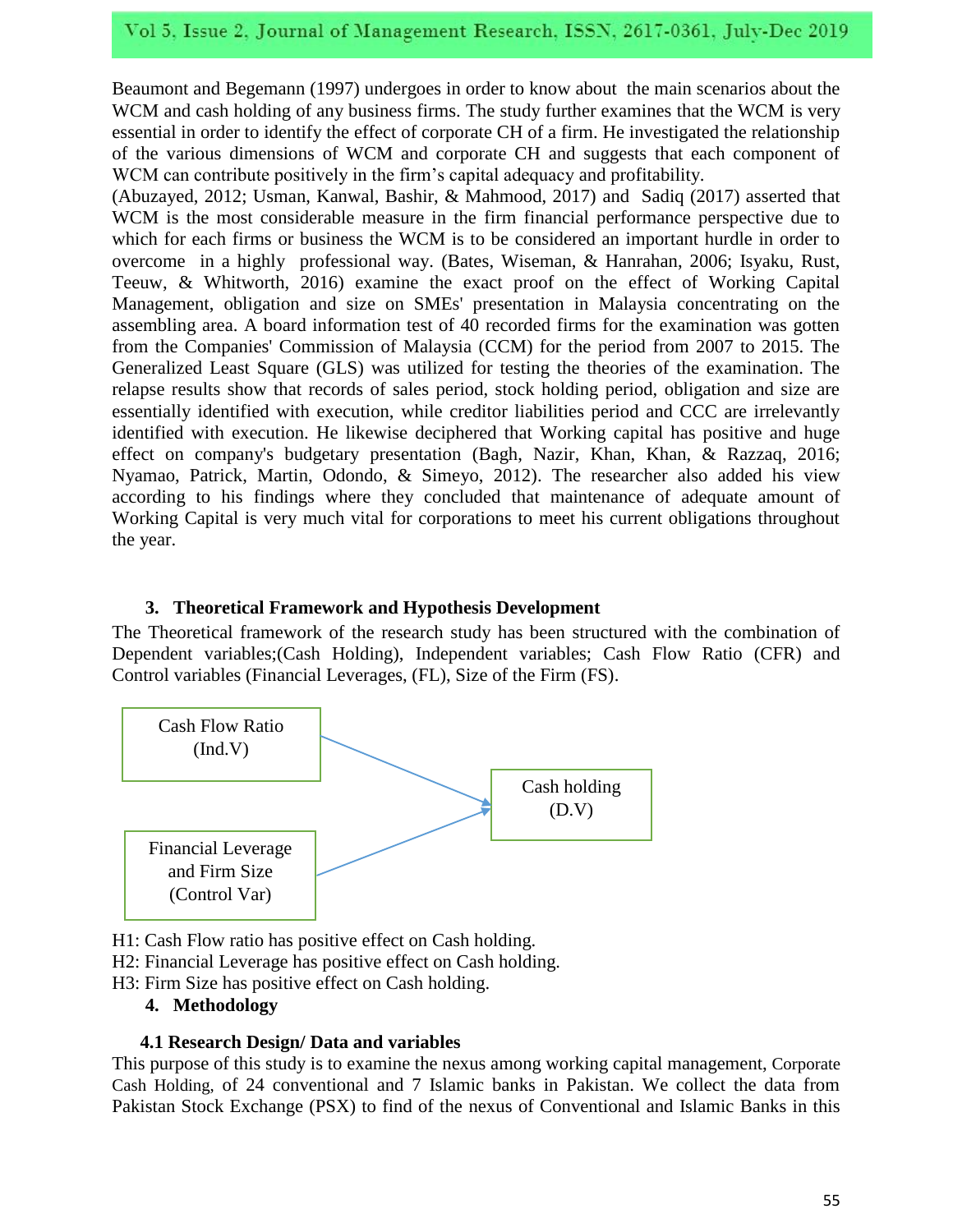# Vol 5, Issue 2, Journal of Management Research, ISSN, 2617-0361, July-Dec 2019

research. We collect the data of working capital management, Corporate Cash Holding, Financial leverage and firm size of Islamic and Conventional banks in Pakistan to conduct empirical investigation for hypothesis testing for the period 2011-2017. We denote WCM, for working capital management, CCH, used for corporate cash holding. Working capital management is measured as (Cash flow ratio). The same measurement method has been used by previous scholars (Appuhami, 2008; Filbeck & Krueger, 2005). Corporate cash holding can be measured as (liquid asset holdings), in the essence of earlier studies (Opler, Pinkowitz, Stulz, & Williamson, 1999). The panel data methods also make it probable to find the nexus between different variables dynamically, so that variations in the variables over different time eras are determine as they arise. We apply fixed effects, random effects models and houseman test with their required molds and known limits. Then, we also present results from a cross-sectional regression for the purpose of comparison.

| S.N<br>$\Omega$ | Variable                      | Type of<br>Variable     | Measurement                         | Author                                                                     |
|-----------------|-------------------------------|-------------------------|-------------------------------------|----------------------------------------------------------------------------|
|                 | Working capital<br>management | Independent<br>variable | Cash flow ratio                     | Appuhami, B.2008.;<br>Filbeck, G., &<br>Krueger, T. M. 2005.               |
| $\overline{2}$  | Corporate cash<br>holding     | Dependent<br>variable   | Liquid Asset holdings               | Opler, Tim, Lee<br>Pinkowitz, René<br>Stulz, and Rohan<br>Williamson, 1999 |
| 3               | <b>Financial Leverage</b>     | Control<br>Variable     | Total liabilities / Total<br>assets | John, T. A. (1993).                                                        |
| 4               | Firm Size                     | Control<br>Variable     | Measured as log of<br>total assets  | Zhou, J., $&$ Elder, R.<br>(2001)                                          |

## **5. Results and Discussions**

#### **5.1 Diagnostic tests**

The study applied various data diagnostic tests like checking heteroscedasticity and autocorrelation. The Wooldridge test was applied to know the serial correlation in the data. The reported value is insignificant at 5 % level, which means that no autocorrelation in the data and the data is free from such problem, further provides signal for statistical tools to be used. The study also conducted Breush-pagan/Cook- Weisberg test for heteroscedasticity and reported Prob> chi2= 0.0791, which confirmed that there is no existence of hetero problem in the data. We also applied langrage Multiplier test to predict whether fixed and random or OLS is appropriate. The result showed that fixed and random is appropriate for the data analysis and we proceed with that.

## **5.2 Hausman Test**

The Hausman test clearly notices regressor's in a regression model which clearly determines the Endogenous variables have values that are determined by other variables in the system. This is what the Hausman test will do about the specific variables. The Hausman test will assist you with selecting the best model between fixed impact model or an arbitrary impacts model by plainly demonstrating the craving results or results of the relapse examinations by taking ward factors and autonomous factors of the exploration study.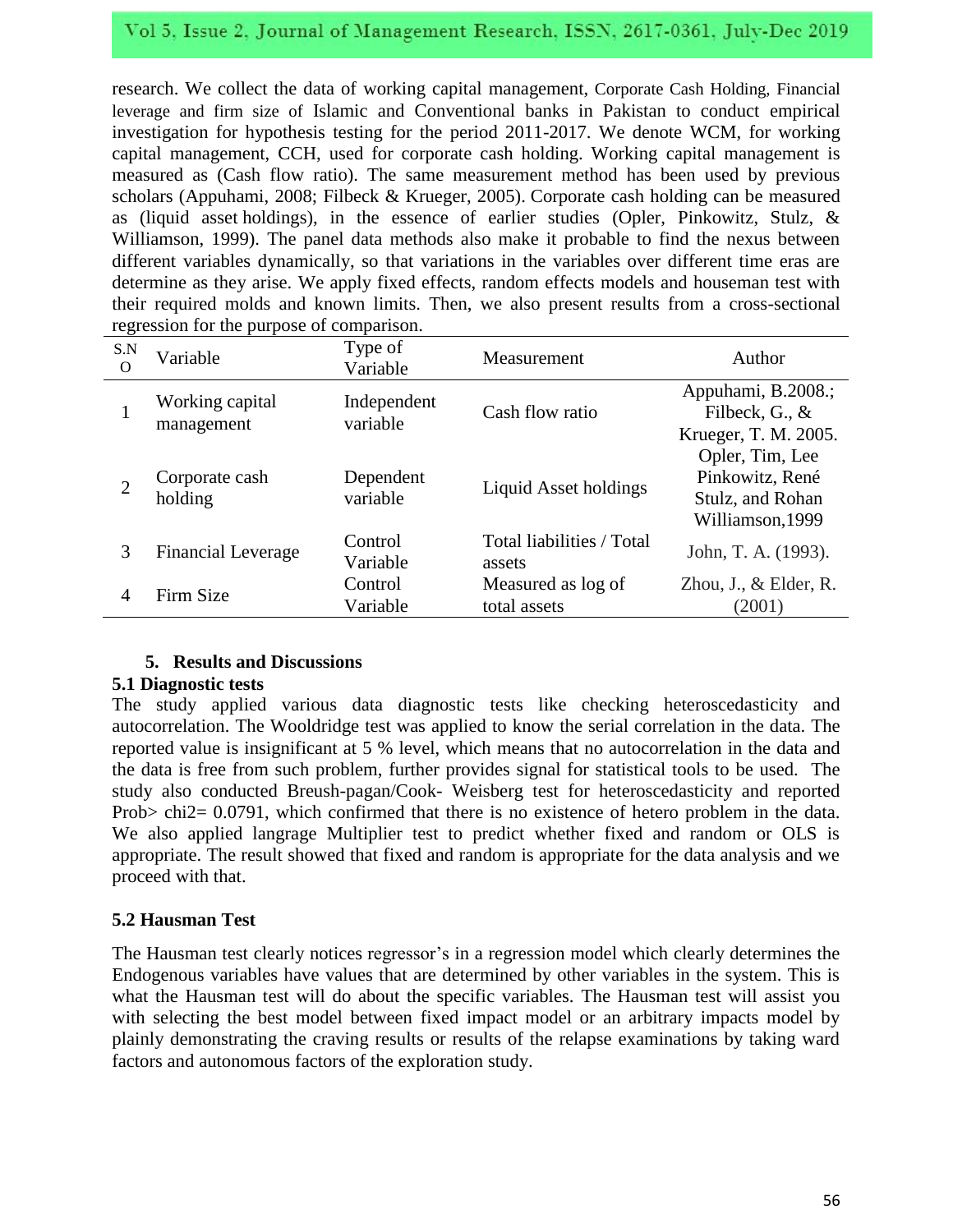|           | Tuble 1: Correlational Trial (bes of Conventional Banno) |        |        |        |  |  |
|-----------|----------------------------------------------------------|--------|--------|--------|--|--|
| Variables | ln Ch                                                    | LnCFR  | FS     | Fl     |  |  |
| ln Ch     | 1.0000                                                   |        |        |        |  |  |
| LnCFR     | 0.7164                                                   | 1.0000 |        |        |  |  |
| FS        | 0.4184                                                   | 0.4567 | 1.0000 |        |  |  |
| F1        | 0.1687                                                   | 0.1507 | 0.3176 | 1.0000 |  |  |

| Table 1: Correlational Analyses of Conventional banks. |  |
|--------------------------------------------------------|--|
|--------------------------------------------------------|--|

The above table shows that correlation analysis of the relationship of the various variables which are taken in the research study in order to predict the WCM and CH. These all results predicting about the positivity of correlation between the proxy of Working Capital management, cash flow ratio and corporate CH. The coefficient of determinant is  $(r=0.71)$  which indicates that there is strong positive correlation between corporate CH and cash flow ratio the result also determined that firm size also showing positive correlation with CH, which shows that as the size of the firm is to increases, the CH of the firm also tends to increase. The firm leverage ratio shows negative relationship with CH. This means that as the level of leverage of a firm increase, then the CH of the firm tends to decrease.

**Table 2: Regression Analysis of Conventional Banks (Fixed Effect Model of Conventional Banks).**

| ln Ch | Coefficient | <b>Standard Error</b> | T Value | P. Value |
|-------|-------------|-----------------------|---------|----------|
| LnCFR | 0.035865    | 0.064158              | 0.56    | 0.577    |
| FS    | 0.913812    | 0.085071              | 10.74   | 0.000    |
| FL    | 0.080908    | 0.024518              | 3.37    | 0.001    |
| Cons  | l.700687    | 1.030497              | 1.65    | 0.101    |

## **F-value, 213.89, R-square, 0.72**

This table shows the impact of different free factors on the organizations CH. the outcome indicating that income proportion has constructive outcome on the firm CH, as the estimation of P is inconsequential at 5% likelihood, which established that CFR has positive but insignificant impact on CH. The firm size shows positive and significant impact on CH which implies that more full-grown firms will have beneficial outcome on the firm CH. while the results of FE Model shows that the influence of the firm shows positive noteworthy impact on the firm CH, as the P esteem is significant at 5 % likelihood level. The F-value is also significant at 5 % likelihood level, which implies that by and large model is significant. The R2 which explains power of the model shows a value of 0.72, which means that 72 % changes are mainly due to the various IVS used in the Model.

|  |  |  |  |  |  | <b>Table 3: Random Effect Model of Conventional Banks.</b> |  |
|--|--|--|--|--|--|------------------------------------------------------------|--|
|--|--|--|--|--|--|------------------------------------------------------------|--|

| ln Ch | Coefficient | <b>Standard Error</b> | <b>T</b> Value | P. Value |
|-------|-------------|-----------------------|----------------|----------|
| LnCFR | 0.036822    | 0.062628              | 0.59           | 0.557    |
| FS    | 0.907267    | 0.081763              | 11.1           | 0.000    |
| FL    | 0.077937    | 0.024081              | 3.24           | 0.001    |
| Cons  | 1.584298    | 0.990257              | 1.6            | 0.11     |

# **Wald chi2(3) = 430.51, R-square, 0.81**

This random effect model table indicates the correlation of the various independent variables of the firms which predict that cash flow ratio is greatly insignificant and optimistic effect on the firm CH, as the value of t-value is significant as 5% probability, which determined that CFR has optimistic but insignificant effect on CH. The firm size shows positive but significant effect on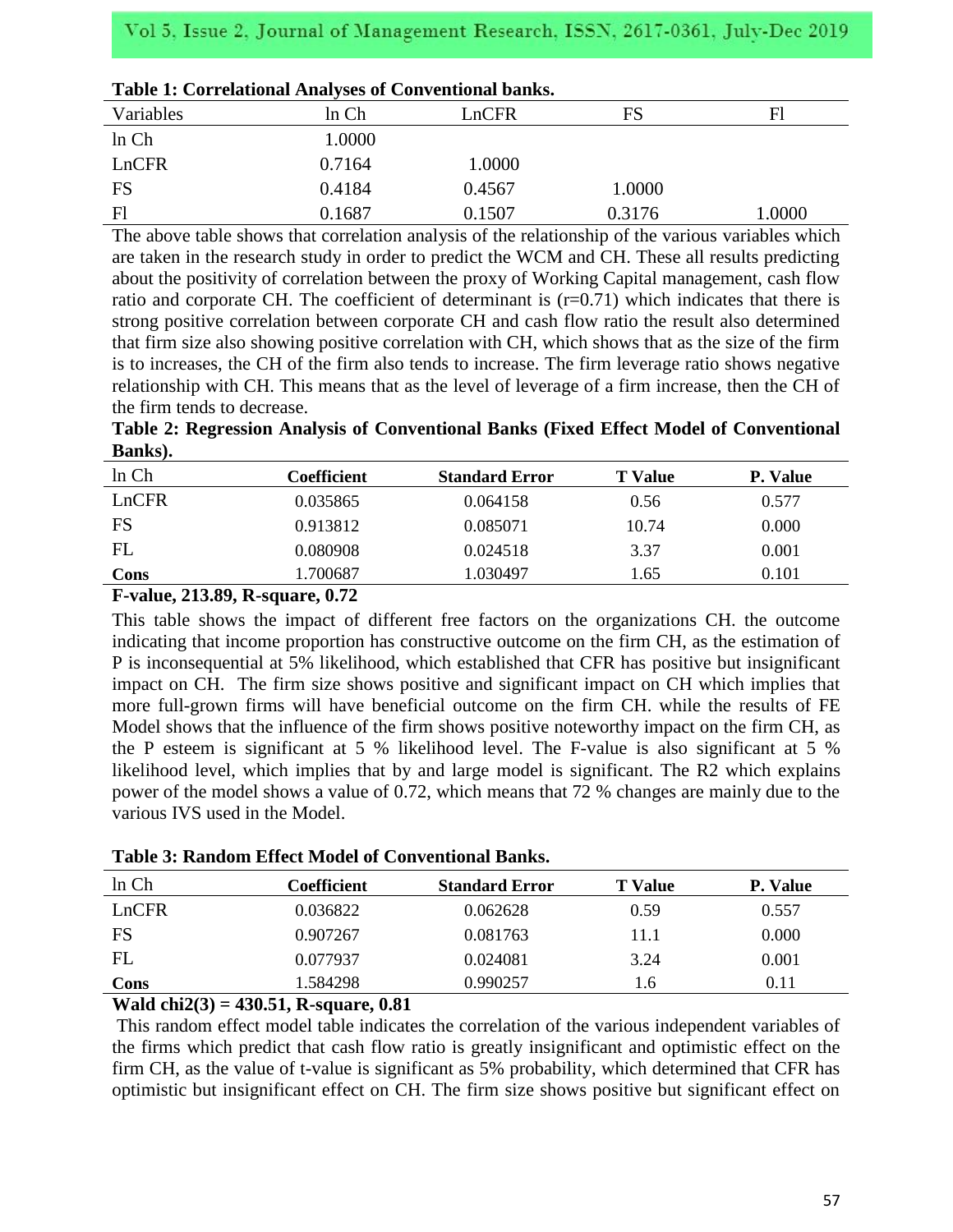# Vol 5, Issue 2, Journal of Management Research, ISSN, 2617-0361, July-Dec 2019

CH which means that more mature firms have positive effect on the firm CH. while the results of FE Model shows that the leverage of the firm shows positive significant effect on the firm CH, as the t-value is significant at 5 % probability level. The t- value is substantial at 5 % probability level, meaning that whole model is fit. The R-square which shows the power of the model is 0.81 which means that 81% changes are mainly due to the various IVS used in the Model.

#### **Table 4: Hausman Test**

|                    | (b)       | (B)       | $(b-B)$           | sqrt (diag Vb-VB) |
|--------------------|-----------|-----------|-------------------|-------------------|
| <b>Coefficient</b> | FE        | RE        | <b>Difference</b> | S.E               |
| InCFR              | 0.0358652 | 0.0368218 | 0.0009566         | 0.0139279         |
| FS                 | 0.9138122 | 0.9072672 | 0.006545          | 0.0234909         |
| FL                 | 0.0809083 | 0.0779371 | 0.0029712         | 0.0046122         |

 $b$  = reliable under  $H_0$  and  $H_a$  found from xtreg

 $B =$  varying under Ha, effective under H<sub>o</sub>; obtained from xtreg

Test:  $H_0$ : difference in coefficients not systematic

 $chi1 = (3) = (b - B)^{r[(VB - VB)^{k}(-1)]}($ 

Prob $\ge$ chi2 = 0.8899

The Hausman test is taken in order to identify that which one is the best model for this research analyses of the data in both Random and fixed effect method. The above Hausman checking showing that the random effect model is an appropriate model, as the probability value is insignificant at 5 % level determining, the RE model is the good choice for the analysis of the data.

#### **Table 5: Correlational Analysis of Islamic Banks.**

| Variables | ln Ch  | LnCFR  | FS     | FL     |
|-----------|--------|--------|--------|--------|
| ln Ch     | 1.0000 |        |        |        |
| LnCFR     | 0.0098 | 1.0000 |        |        |
| FS        | 0.5189 | 0.0189 | 1.0000 |        |
| FL        | 0.2909 | 0.2399 | 0.085  | 1.0000 |

The above table of correlation analysis of the Islamic banks predicts that CH has a unanimous relation between these variables which are taken in the research study. These all results are predicting about the positivity and insignificance of correlation between the proxy of Working Capital management, cash flow ratio and corporate CH. The coefficient of determinant is very low which is(r=0.098) which indicates that there is positive correlation between corporate CH and cash flow ratio. These results also determined that firm Size also showing slightly positive correlation with CH, which shows that as the Size of the firm when gradually increases, the CH of the firm also tends to increase. The firm leverage ratio shows positive relationship with CH. This means that as the level of leverage of a firm increase, then the CH of the firm tends to decrease.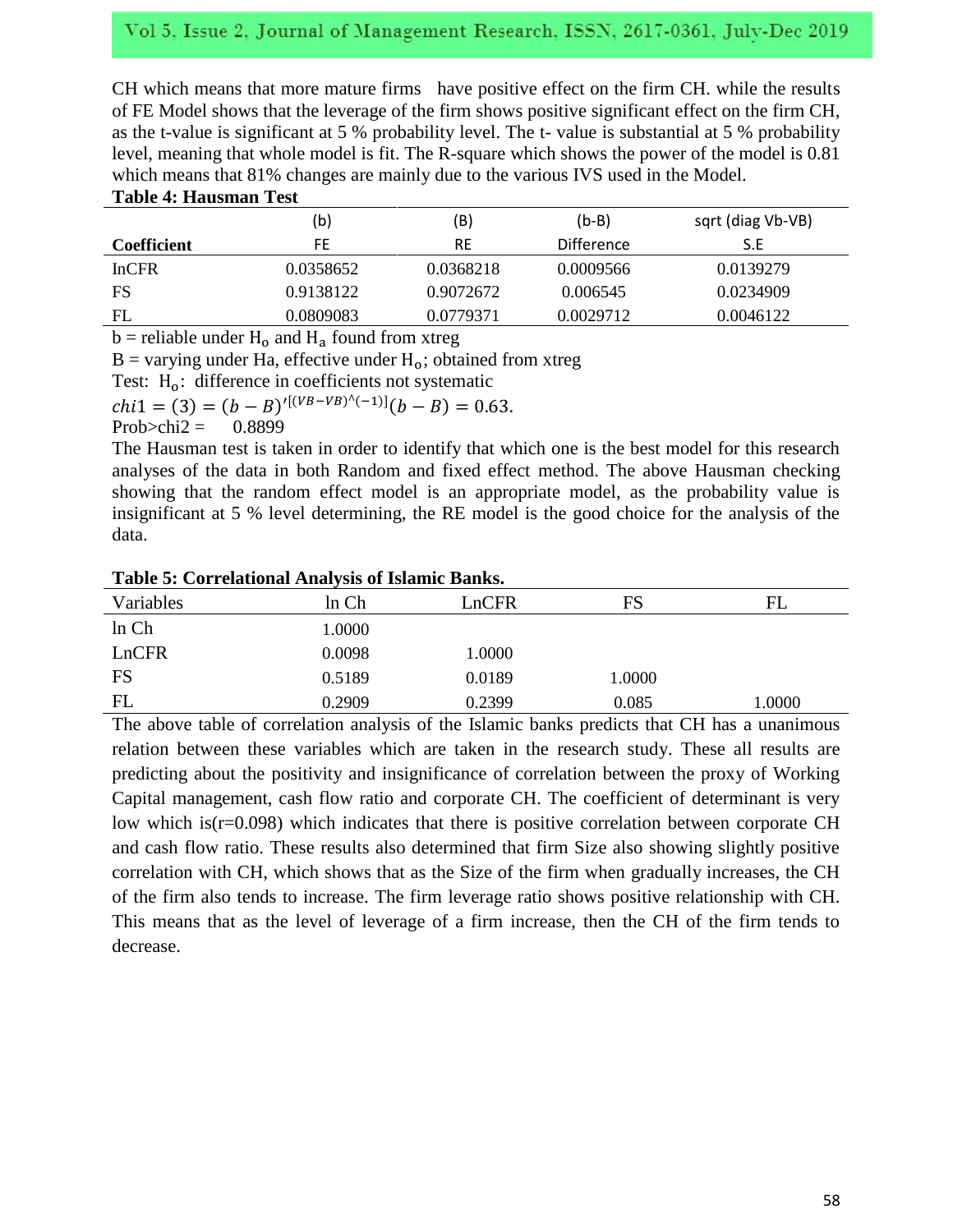| ln Ch | Coefficient | <b>Standard Error</b> | <b>T</b> Value | P. Value |
|-------|-------------|-----------------------|----------------|----------|
| LnCFR | 0.0288492   | 2945879               | 0.10           | 0.922    |
| FS    | 1.415986    | 0.3917099             | 3.61           | 0.001    |
| FL    | 2.805487    | 1.64978               | 1.70           | 0.097    |
| Cons  | 9.492946    | 4.414872              | 2.15           | 0.038    |

#### **R-square, 0.33, F-value, 34.98**

The above table of fixed effect model shows the impact of various exogenous variables on the firms' endogenous variables which is CH. These above results indicate that cash flow ratio (CFR) has positive effect on the firm CH, as the value of P is slightly insignificant at 5% probability, which determined that CFR has more positive but slightly insignificant effect on CH. The firm size shows positive and significant effect on CH which means that more mature firms will have great effect on the firm CH. while the results of FE Model shows that the leverage of the firm shows positive significant effect on the firm CH, as the P value is significant at 5 % probability level. The F value is significant at 5 % probability level, which means that overall model is significant. The R-Square which can explain power of the model shows is 0.33, which means that 33 % changes are mainly due to the various IVS used in the Model.

| ln Ch | Coefficient | <b>Standard Error</b> | <b>T</b> Value | P. Value |
|-------|-------------|-----------------------|----------------|----------|
| LnCFR | 0.0919755   | 0.2690176             | 0.34           | 0.732    |
| FS    | 1.478464    | 0.3646807             | 4.05           | 0.000    |
| FL    | 2.927538    | 1.42433               | 2.06           | 0.040    |
| Cons  | 8.441127    | 3.876168              | 2.18           | 0.029    |
|       |             |                       |                |          |

## **Table 7: Random effect of Islamic Banks.**

Wald chi2(3)  $= 22.40$ , R-square, 0.77

This random effect model table indicates the correlation of the various independent variables of the firms which predict that cash flow ratio is greatly insignificant and positive effect on the firm CH, as the value of t is insignificant, which determined that CFR has positive but insignificant effect on CH of various independent variables. The firm size shows positive but insignificant effect on CH which means that more firms age has continuous effect and also will have positive effect on the firm CH. while the results of FE Model shows that the leverage of the firm shows positive significant effect on the firm CH, as the t- value is significant at 5 % probability level. The F-value is significant at 5 % probability level, which means that overall model is significant. The R-Square which can explain power of the model shows is 0.77 which means that 77% changes are mainly due to the various IVS used in the Model.

#### **Table 8: Hausman test**

|              | b)        | (B)       | $(b-B)$           | sqrt (diag Vb-VB) |
|--------------|-----------|-----------|-------------------|-------------------|
| Coefficient  | FE.       | <b>RE</b> | <b>Difference</b> | S.E               |
| <b>InCFR</b> | 0.0288492 | 0.0919755 | 0.0631263         | 0.1200483         |
| FS           | 1.415986  | 1.478464  | 0.0624785         | 0.1429849         |
| FL           | 2.805487  | 2.927538  | 0.1220513         | 0.8325012         |

 $b = \text{steady } H_0$  and  $h_a$  got from xtreg,  $B =$  unpredictable under H<sub>a</sub> efficient under Ho; obtained from xtreg, Test: Ho: difference in coefficients not systematic

 $chi2(3) = (b - B)^{r[(Vb - VB)^{r}(-1)]}($ 

Prob $\ge$ chi2 = 0.9416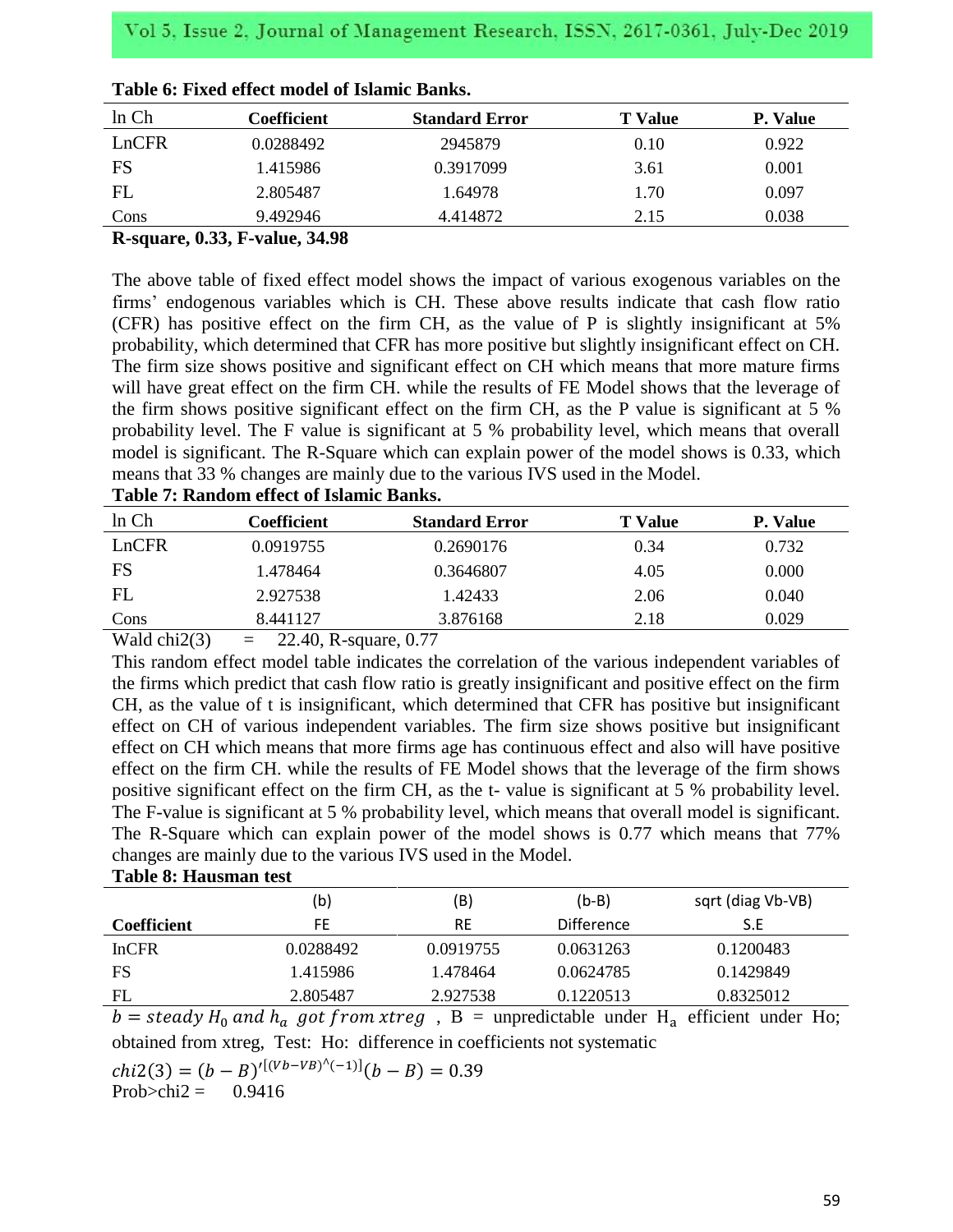The Hausman test is taken in order to identify that which one is the best model for this research analyses of the data in both Random and fixed effects model. The above table of Housman model predicts that the random effect model is a suitable model for the analysis of various dependent and independent variables which are taken in the research, this model governs that as the probability value is insignificant at 5 % level determining, the RE model is the good choice for the analysis of the data.

## **6. Conclusion and Discussion**

This research conducted in order to better understand the impact of WCM on corporate Cash Holding in the context of conventional and Islamic banking system in Pakistan. Working Capital is the life line for all types of business. In this study we used panel data of 31 banks out of which, 24 are conventional banks, whereas 07 are Islamic banks. Data was collected from annual reports for the period of 2011 to 2017, of both banking system i.e. conventional and Islamic banking. Statically data was analyzed by using techniques such as; descriptive statistic and co relation and panel data methods were also used like Fixed effect model, random effect model and Hausman Effect model. The results demonstrate that the proxy of WCM such that cash Flow ratio (CFL) has positive significant effect on the corporate Cash Holding of conventional banks in Pakistan Autukaite and Molay (2011). The study has also documented the positive and significant effect of both firm size and firm leverages on the corporate Cash Holding for conventional banks Saravanan, Mathimani, Deviram, Rajendran, and Pugazhendhi (2018). The study has also found very similar results for Islamic banks portfolio. In this regard, the results have also shown positive insignificant effect of cash flow ratio (CFR) on the corporate cash holding of the Islamic banks. The results have also confirmed the positive significant effect of control variables such that financial leverages and firm size on the CCH of the Islamic banks portfolios. This result will be helpful for managerial decision making for policy makers and investors. The study has also highlighted the importance of WCM in managing corporate Cash Holding for the management of both conventional and Islamic banks in Pakistan.

## **7. Future Recommendations and Limitation**

Future researcher may compare the performance of financial and non-financial firms in the context of Pakistan, specially banking sectors will be fruitful. Similar studies can also add more proxies for measuring Working Capital to picture better results for researchers. A comparative study if conducted by cross country comparison for example between Indian firms and Pakistani firms will enrich the existing literature platform greatly. Furthermore, it will be interesting to see if investigate the same among banks who operate and deal with both conventional and Islamic banking products or between financial and non-financial firms or business.

The non-availability of continuous data and confined to the banking sector were among the limitation.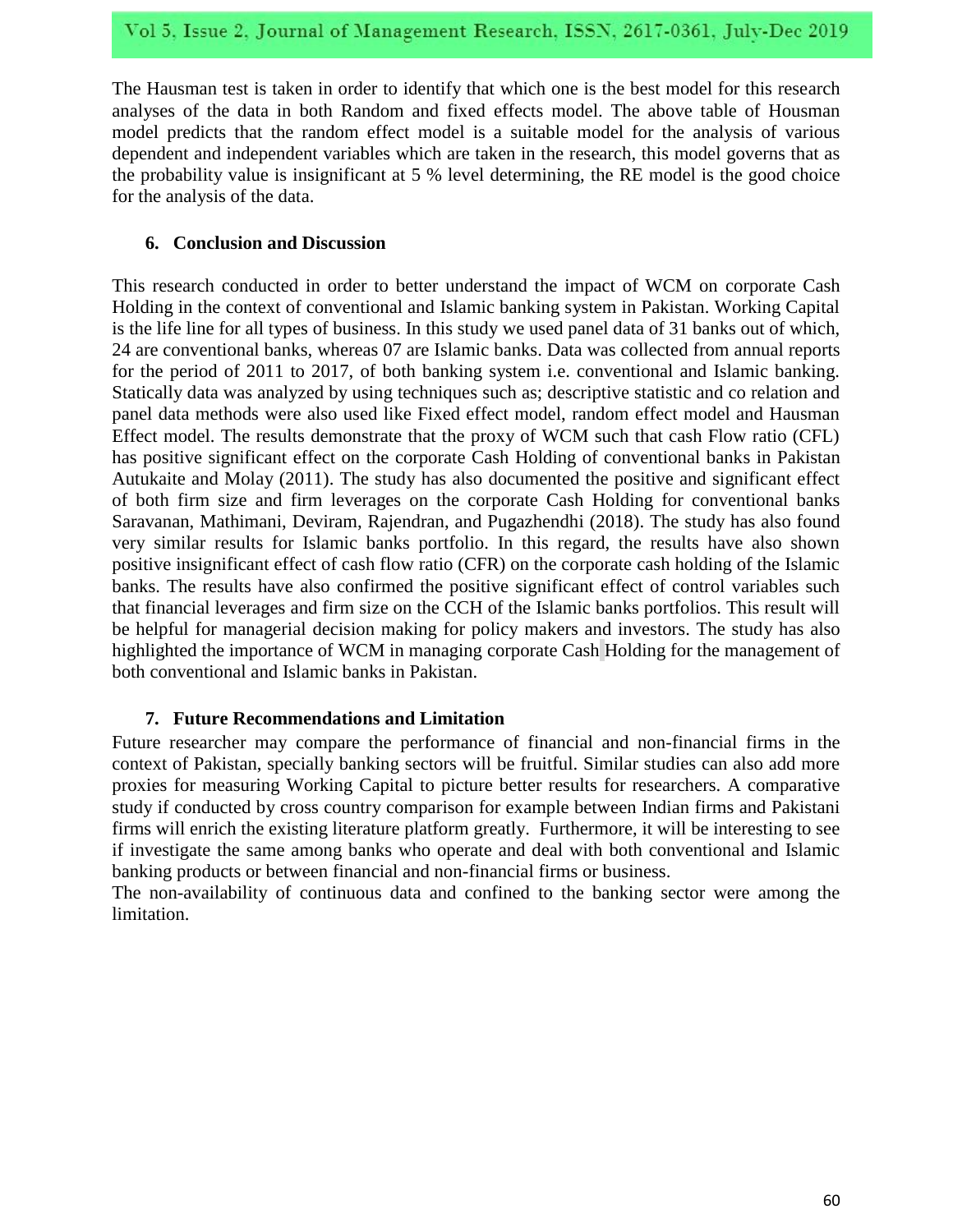#### **References**

- Abuzayed, B. (2012). Working capital management and firms' performance in emerging markets: the case of Jordan. *International Journal of Managerial Finance*.
- Afrifa, G. A., & Padachi, K. (2016). Working capital level influence on SME profitability. *Journal of small business and enterprise development*.
- Afza, T., & Adnan, S. M. (2007). *Determinants of corporate cash holdings: A case study of Pakistan.* Paper presented at the Proceedings of Singapore Economic Review Conference (SERC).
- Ajibolade, S. O., & Sankay, O. C. (2013). Working capital management and financing decision: Synergetic effect on corporate profitability. *International Journal of Management, Economics and Social Sciences, 2*(4), 233-251.
- Akoto, R. K., Awunyo-Vitor, D., & Angmor, P. L. (2013). Working capital management and profitability: Evidence from Ghanaian listed manufacturing firms. *Journal of economics and international finance, 5*(9), 373-379.
- Aminu, I. M. (2015). *Mediating role of access to finance and moderating role of business environment on the relationship between strategic orientation attributes and performance of small and medium enterprises in Nigeria.* Universiti Utara Malaysia,
- Appuhami, B. (2008). The Impact of Firms' Capital Expenditure on Working Capital Management: An Empirical Study across Industries in Thailand. *International Management Review, 4*(1).
- Autukaite, R., & Molay, E. (2011). *Cash holdings, working capital and firm value: evidence from France.* Paper presented at the International conference of the French Finance association (AFFI).
- Bagh, T., Nazir, M. I., Khan, M. A., Khan, M. A., & Razzaq, S. (2016). The impact of working capital management on firms financial performance: evidence from Pakistan. *International Journal of Economics and Financial Issues, 6*(3).
- Bates, I. R., Wiseman, P. W., & Hanrahan, J. W. (2006). Investigating membrane protein dynamics in living cells. *Biochemistry and cell biology, 84*(6), 825-831.
- Beaumont, S., & Begemann, E. (1997). September 2005. *Measuring associations between working capital, 21*.
- Brigham, E., & Houston, F. (2003). Fundamental of financial management: South-Western. *CENGAGE Learning. United States*.
- Buck, N., Gordon, I., Hall, P., Harloe, M., & Kleinman, M. (2013). *Working capital: life and labour in contemporary London*: Routledge.
- Cavinato, J. L. (1992). A total cost/value model for supply chain competitiveness. *Journal of business logistics, 13*(2), 285.
- Chang, Y., Benson, K. L., & Faff, R. W. (2017). *Asymmetric modelling of the adjustment speed of cash holdings.* Paper presented at the Asian Finance Association (AsianFA) 2017 Conference.
- Cooper, R. G., Edgett, S. J., & Kleinschmidt, E. J. (1997). Portfolio management in new product development: Lessons from the leaders—I. *Research-technology management, 40*(5), 16-28.
- DeAngelo, H., DeAngelo, L., & Wruck, K. H. (2002). Asset liquidity, debt covenants, and managerial discretion in financial distress:: the collapse of LA Gear. *Journal of Financial Economics, 64*(1), 3-34.
- Eljelly, A. M. (2004). Liquidity-profitability tradeoff: an empirical investigation in an emerging market. *International journal of commerce and management, 14*(2), 48-62.
- Farokhzad, O. C., Jon, S., Khademhosseini, A., Tran, T.-N. T., LaVan, D. A., & Langer, R. (2004). Nanoparticle-aptamer bioconjugates: a new approach for targeting prostate cancer cells. *Cancer research, 64*(21), 7668-7672.
- Filbeck, G., & Krueger, T. M. (2005). An analysis of working capital management results across industries. *American journal of business*.
- Fox, A., Griffith, R., Joseph, A., Katz, R., Konwinski, A., Lee, G., . . . Stoica, I. (2009). Above the clouds: A berkeley view of cloud computing. *Dept. Electrical Eng. and Comput. Sciences, University of California, Berkeley, Rep. UCB/EECS, 28*(13), 2009.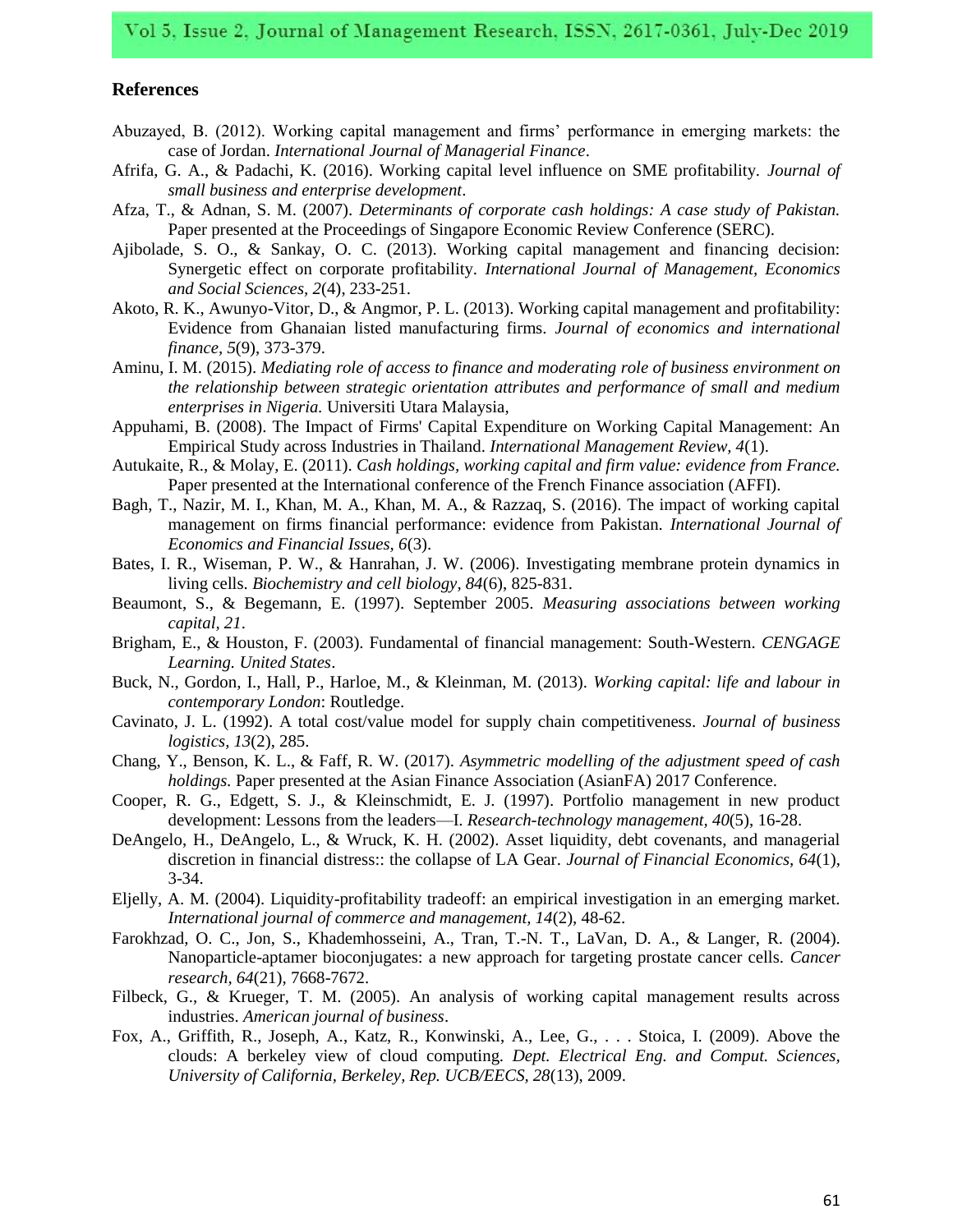- Gill, A., & Shah, C. (2012). Determinants of corporate cash holdings: Evidence from Canada. *International journal of economics and finance, 4*(1), 70-79.
- Godswill, O., Ailemen, I., Osabohien, R., Chisom, N., & Pascal, N. (2018). Working capital management and bank performance: Empirical research of ten deposit money banks in Nigeria. *Banks & bank systems*(13, Iss. 2), 49-61.
- Guthmann, H. G. (1934). Industrial working capital during business recession. *Harvard business review, 12*(4), 472-477.
- Isyaku, A. A., Rust, D., Teeuw, R., & Whitworth, M. (2016). Integrated well log and 2-D seismic data interpretation to image the subsurface stratigraphy and structure in north-eastern Bornu (Chad) basin. *Journal of African Earth Sciences, 121*, 1-15.
- Jayarathnea, T. (2014). *Impact of Working Capital Management on Profitability, Reshaping Management and Economic Thinking through Integrating Eco-Friendly and Ethical Practices.* Paper presented at the Proceedings of the 3rd International Conference on Management and Economics, 26-27 February 2014. Chengdu, China.
- Kargar, J., & Blumenthal, R. A. (1994). Leverage impact on working capital in small businesses. *TMA journal, 14*, 46-46.
- Levy, H., & Sarnat, M. (1994). *Capital investment and financial decisions*: Pearson Education.
- Muhammad, M., Jan, W. U., & Ullah, K. (2012). Working Capital Management and Profitability An Analysis of Firms of Textile Industry of Pakistan. *Journal of Managerial Sciences, 6*(2).
- Mun, S. G., & Jang, S. S. (2015). Working capital, cash holding, and profitability of restaurant firms. *International Journal of Hospitality Management, 48*, 1-11.
- Nazir, M. S., & Afza, T. (2009). Impact of aggressive working capital management policy on firms' profitability. *IUP Journal of Applied Finance, 15*(8), 19.
- Nwankwo, O., & Osho, G. S. (2010). An empirical analysis of corporate survival and growth: Evidence from efficient working capital management. *International Journal of Scholarly Academic Intellectual Diversity, 12*(1), 1-13.
- Nyamao, N. R., Patrick, O., Martin, L., Odondo, A. J., & Simeyo, O. (2012). Effect of working capital management practices on financial performance: A study of small scale enterprises in Kisii South District, Kenya. *African Journal of Business Management, 6*(18), 5807-5817.
- Opler, T., Pinkowitz, L., Stulz, R., & Williamson, R. (1999). The determinants and implications of corporate cash holdings. *Journal of Financial Economics, 52*(1), 3-46.
- Persakis, A., & Iatridis, G. E. (2015). Journal of International Financial Markets, Institutions & Money.
- Raheman, A., & Nasr, M. (2007). Working capital management and profitability–case of Pakistani firms. *International Review of Business Research Papers, 3*(1), 279-300.
- Sadiq, R. (2017). Impact of Working Capital Management on Small and Medium Enterprises' Performance in Nigeria. *Arabian J Bus Manag Review, 7*(1), 285.
- Sagan, J. (1955). Toward a theory of working capital management. *The Journal of Finance, 10*(2), 121- 129.
- Salia, S., Hussain, J., Tingbani, I., & Kolade, O. (2017). *Is microfinance for women empowerment a zero sum game?*
- Santiso, C. (2001). Good governance and aid effectiveness: The World Bank and conditionality. *The Georgetown public policy review, 7*(1), 1-22.
- SAQIB, M. I., SARWAR, S., & MALIK, K. A. (2017). THE RELATIONSHIP BETWEEN WORKING CAPITAL MANAGEMENT AND CORPORATE PERFORMANCE IN THE CHEMICAL SECTOR OF PAKISTAN. *International Journal of Economics & Finance Research & Applications [ISSN: 2581-4249 (online)], 1*(1).
- Saravanan, A. P., Mathimani, T., Deviram, G., Rajendran, K., & Pugazhendhi, A. (2018). Biofuel policy in India: a review of policy barriers in sustainable marketing of biofuel. *Journal of Cleaner Production, 193*, 734-747.
- Shin, H.-H., & Soenen, H. L. (1998). Efficiency of working capital and corporate profitability.
- Singh, H. P., & Kumar, S. (2014). Working capital management: a literature review and research agenda. *Qualitative Research in Financial Markets*.